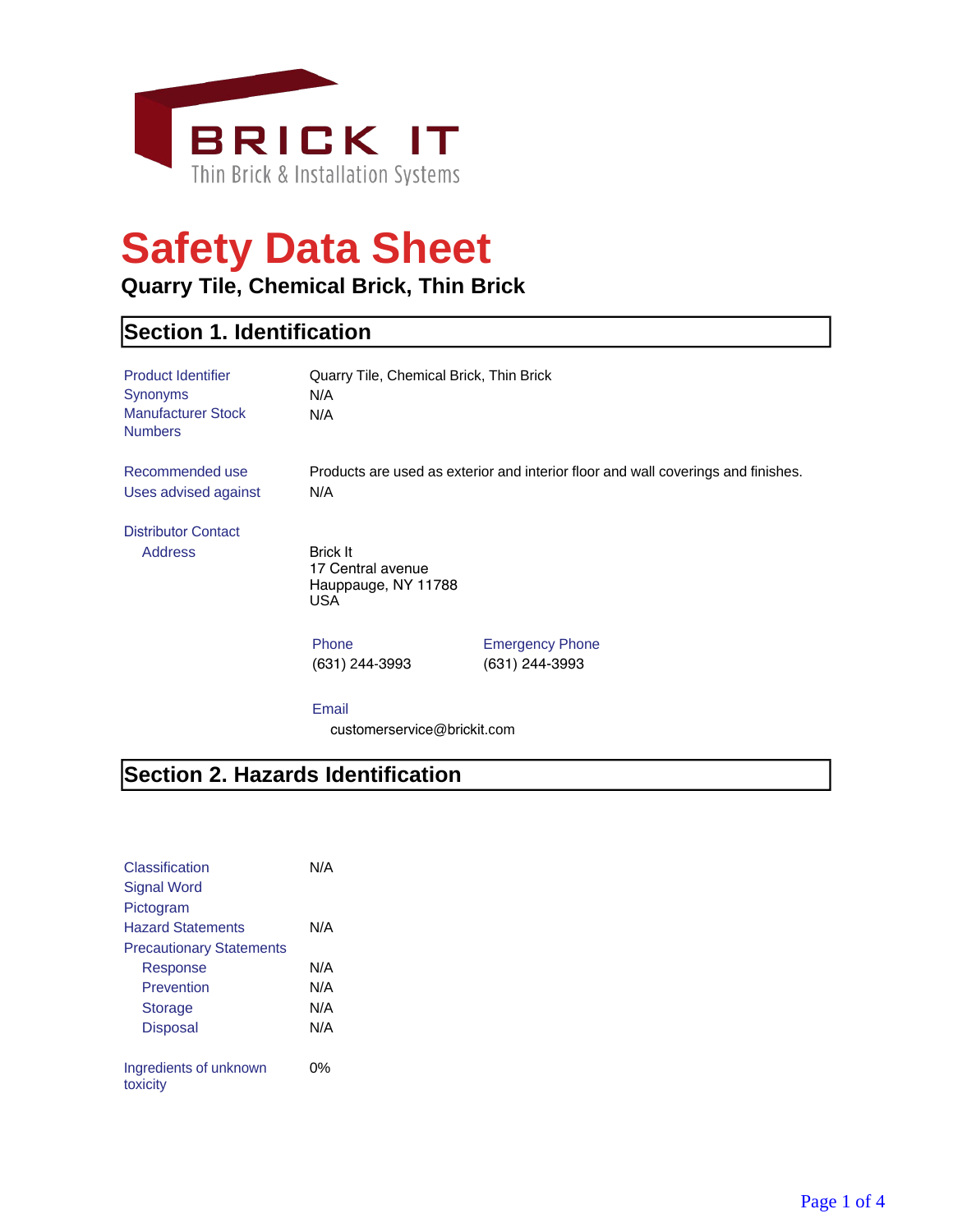Additional Information DO NOT DRY CUT THIS PRODUCT as dry cutting may release respirable silica and will release respirable dust. Use a wet saw for all cutting operations. This product is otherwise considered an article and is not hazardous under normal transportation, installation, and subsequent useage.

#### **Section 3. Ingredients**

| CAS        | <b>Ingredient Name</b> | <b>Weight %</b> |
|------------|------------------------|-----------------|
| 14808-60-7 | Quartz (SiO2)          | 15% - 25%       |

#### **Occupational exposure limits, if available, are listed in Section 8.**

#### **Section 4. First-Aid Measures**

Inhalation **If exposed to excessive levels of dusts, remove to particulate free environment and** get medical attention if cough or other symptoms develop.

#### **Section 5. Fire Fighting Measures**

Suitable Extinguishing Media Material will not burn. Unsuitable Extinguishing **Media** N/A

#### **Section 6. Accidental Release Measures**

Clean-Up This material is not hazardous under normal usage or clean up of debris. If pieces are broken, edges may be sharp. Use caution when picking up pieces that may be sharp. Sweep up small pieces in a manner that minimizes dust as dust may contain respirable silica.

#### **Section 7. Handling and Storage**

Storage Shelf life, unlimited.

#### **Section 8. Exposure Controls/Personal Protection**

| <b>Occupational Exposure</b><br>Limits  | Ingredient Name                                                                                                                                                                                                                                                                                                                                                                                                       | <b>ACGIH TLV</b> | <b>OSHA PEL</b> | STEL |
|-----------------------------------------|-----------------------------------------------------------------------------------------------------------------------------------------------------------------------------------------------------------------------------------------------------------------------------------------------------------------------------------------------------------------------------------------------------------------------|------------------|-----------------|------|
|                                         | Quartz (SiO2)                                                                                                                                                                                                                                                                                                                                                                                                         | N/A              | N/A             | N/A  |
| <b>Personal Protective</b><br>Equipment | Goggles, Gloves, Respirator                                                                                                                                                                                                                                                                                                                                                                                           |                  |                 |      |
| Other clothing                          | Cut resistant gloves may be necessary if handling broken shards that may have<br>sharp edges. Gloves not normally needed during other operations. Respirator not<br>needed unless dust is being created by incorrectly cutting the materials with a dry<br>saw. Use a wet saw or water jet only to cut this product. Goggles needed when<br>cutting this product or if "chipping" this product such as with a hammer. |                  |                 |      |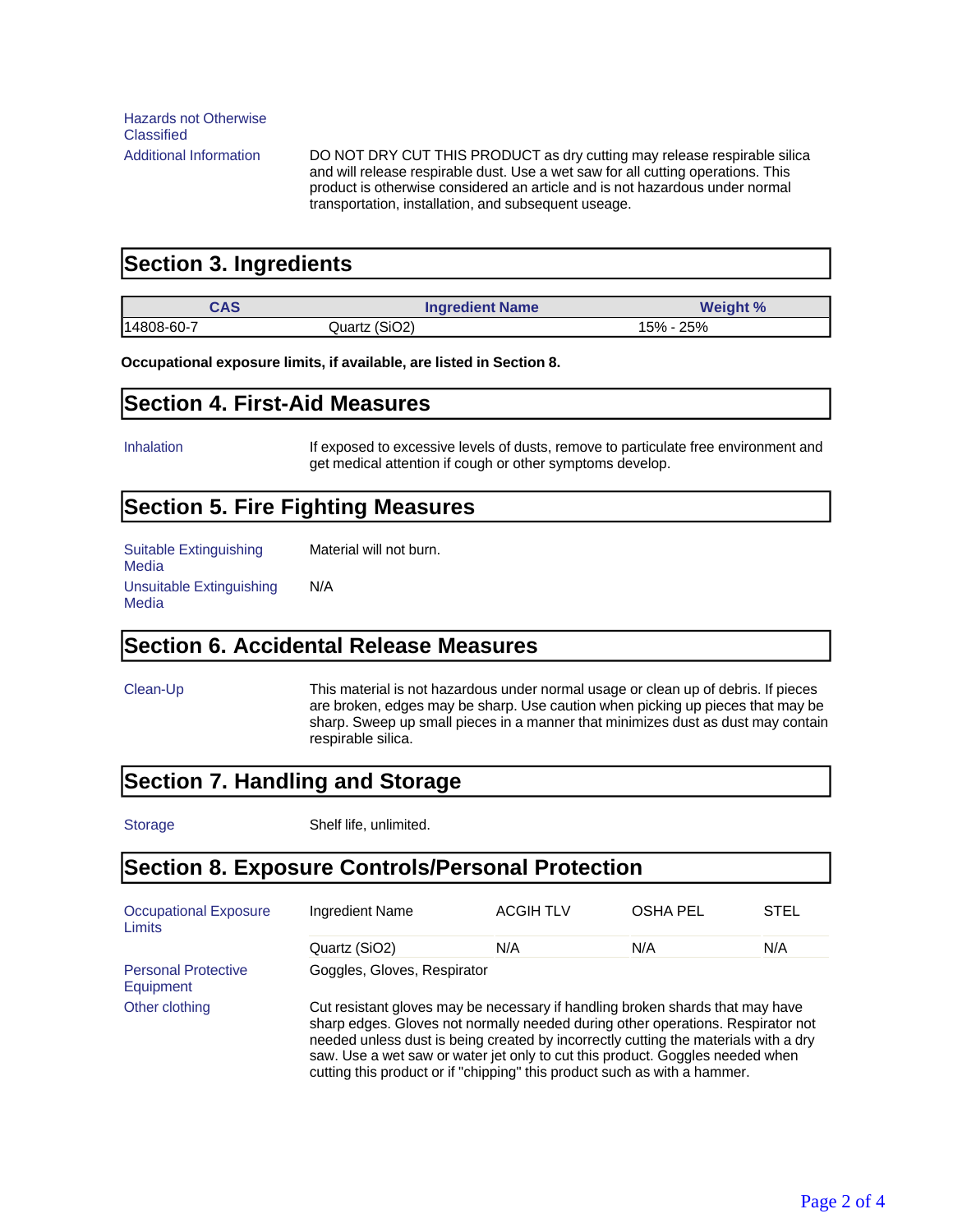#### **Section 9. Physical and Chemical Properties**

| <b>Physical State</b>                 | Solid                  |
|---------------------------------------|------------------------|
| Color                                 | Solid tile or<br>brick |
| Odor                                  | none                   |
| <b>Odor Threshold</b>                 | N/A                    |
| <b>Solubility</b>                     | insoluble              |
| Partition coefficient Water/n-octanol | N/A                    |
| VOC%                                  | N/A                    |
| <b>Viscosity</b>                      | NA.                    |
| <b>Specific Gravity</b>               | 1                      |
| <b>Density lbs/Gal</b>                | N/A                    |
| Pounds per Cubic Foot                 | N/A                    |
| <b>Flash Point</b>                    | NA                     |
| <b>FP Method</b>                      | NA                     |
| Ph                                    | NA                     |
| <b>Melting Point</b>                  | <b>NA</b>              |
| <b>Boiling Point</b>                  | NA                     |
| <b>Boiling Range</b>                  | <b>NA</b>              |
| LEL                                   | N/A                    |
| UEL                                   | N/A                    |
| <b>Evaporation Rate</b>               | <b>NA</b>              |
| Flammability                          | not flammable          |
| <b>Decomposition Temperature</b>      | NA                     |
| <b>Auto-ignition Temperature</b>      | NA                     |
| <b>Vapor Pressure</b>                 | NA                     |
| <b>Vapor Density</b>                  | NA                     |

#### **Section 10. Stability and Reactivity**

Conditions to avoid **Avoid contact with Hydrofluoric acid.** 

#### **Section 11. Toxicological Information**

| Inhalation | Dust generated from dry cutting quarry tiles, thin bricks, and chemical bricks may<br>release respirable and non-respirable crystalline silica. Crystalline silica is a known<br>carcinogen and may lead to a condition known as silicosis in humans if proper<br>precautions are not followed. |
|------------|-------------------------------------------------------------------------------------------------------------------------------------------------------------------------------------------------------------------------------------------------------------------------------------------------|
| Eyes       | Eyes may be irritated by dust generated by dry cutting chemical bricks, quarry tiles,<br>and/or thin bricks and during dry demolition. Protect eyes from potential injury from<br>dust and/or broken chips when cutting or demolishing.                                                         |

### **Section 12. Ecological Information**

Not hazardous There is no evidence that these materials produce any environmental hazards.